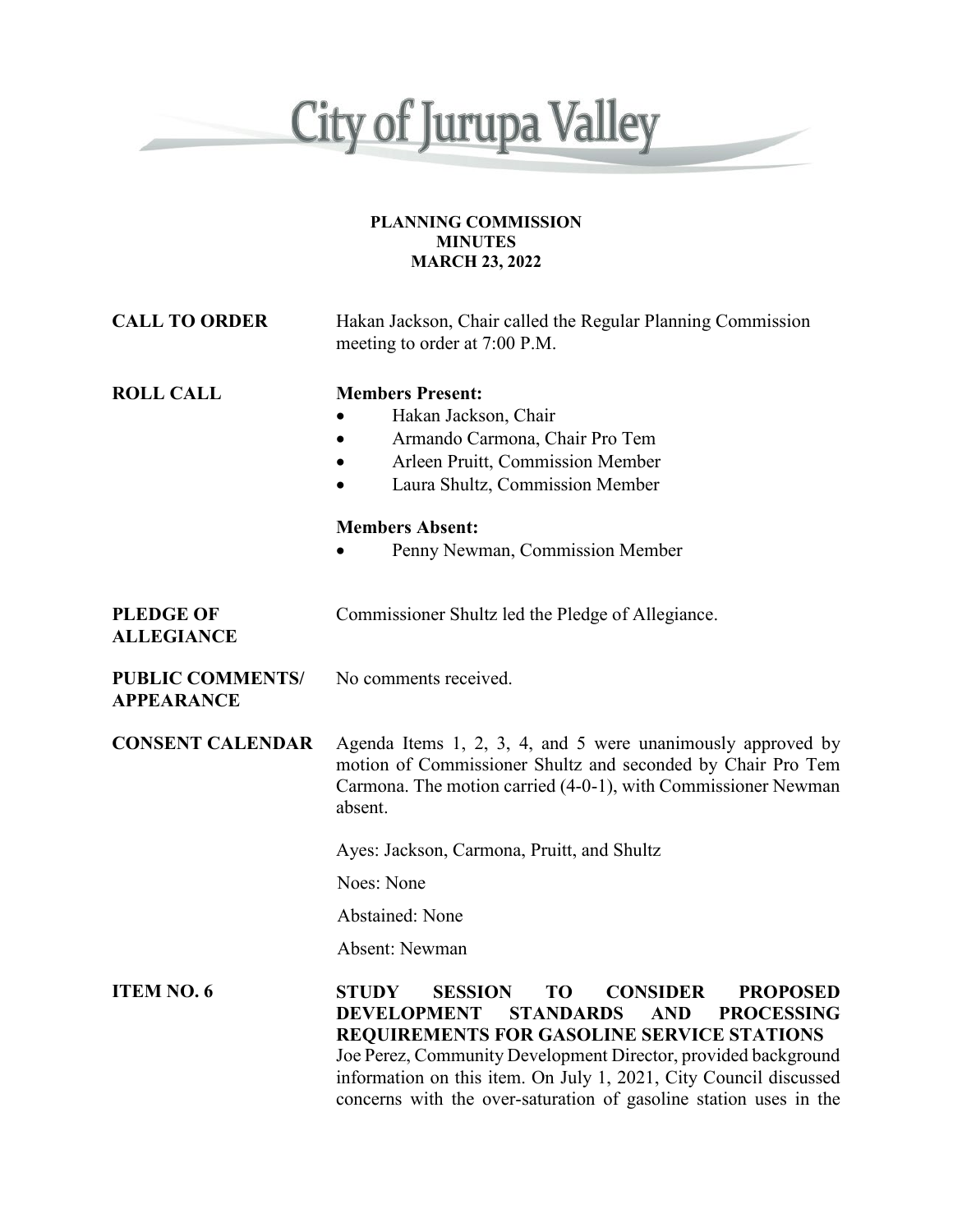## **City of Jurupa Valley**

City. On August 5, 2021, City Council initiated a zoning code amendment to establish appropriate development standards and processing requirements for gasoline service stations and adopted Urgency Ordinance No. 2021-18, imposing a moratorium on approval of building permits or other entitlement for gasoline stations for a period of 45 days. On September 2, 2021, the City Council extended the moratorium to August 3, 2022. Mr. Perez introduced Principal Planner Thomas Gorham.

Thomas Gorham, Principal Planner, presented the staff report and provided an overview of the proposed development standards and processing requirements for gasoline service stations.

### **COMMISSIONER DISCUSSIO**N:

- The Commission inquired about the process for nonconforming gasoline stations. They asked about the outreach efforts staff will take to notify potential businesses affected by the proposed development standards how such businesses will be brought into compliance.
- The Commission inquired about the required site remediation if a gasoline station is abandoned.
- The Commission requested clarity and consistency related to gasoline services stations definition.
- The Commission inquired about the environmental requirements for gas stations.
- The Commission requested that any future gasoline service stations be prohibited near sensitive uses (i.e. residential, schools, day cares, parks, etc.).
- The Commission discussed the overconcentration of gasoline service stations within the City. They requested a study be conducted to indicate how many gasoline service stations are in the City per square mile or per capita.

Dianne Guevara, Deputy Director of Community Development, informed the Commission of the City's outreach efforts and new compliance notification to all non-conforming businesses affected in the recently approved Alcohol Beverage Sales Regulations